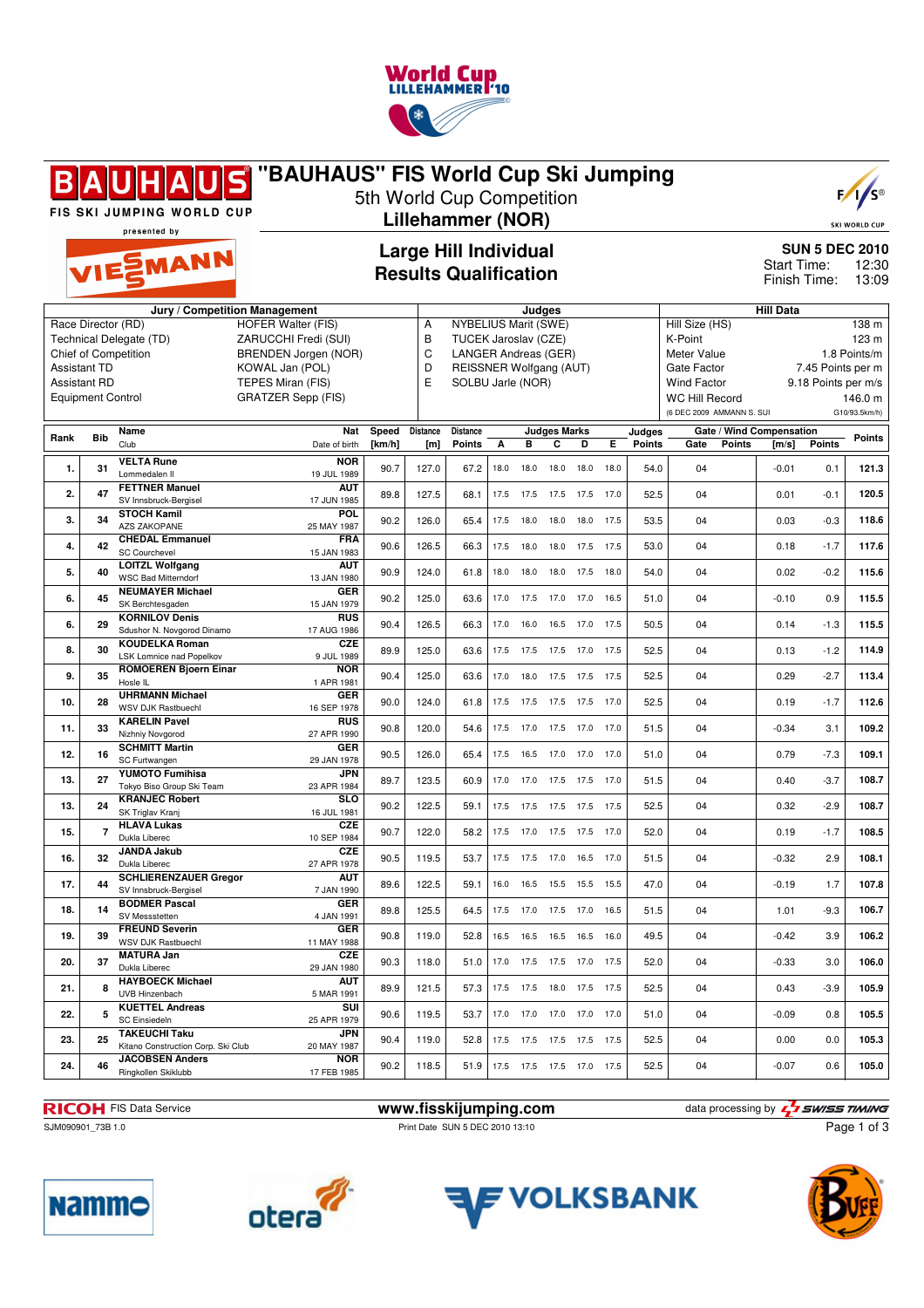

#### **"BAUHAUS" FIS World Cup Ski Jumping**  $\blacksquare$ Β



FIS SKI JUMPING WORLD CUP

EMANN

# **Lillehammer (NOR)**



SKI WORLD CUP

presented by

## **Large Hill Individual Results Qualification**

**SUN 5 DEC 2010** 12:30 13:09 Start Time: Finish Time:

|                      |                | Name                             | Speed<br><b>Distance</b><br>Nat<br>Distance<br><b>Judges Marks</b> |        |       |        |      |           | Gate / Wind Compensation<br>Judges |      |      |        |      |               |         |               |        |
|----------------------|----------------|----------------------------------|--------------------------------------------------------------------|--------|-------|--------|------|-----------|------------------------------------|------|------|--------|------|---------------|---------|---------------|--------|
| Rank                 | <b>Bib</b>     | Club                             | Date of birth                                                      | [km/h] | [m]   | Points | А    | B         | C                                  | D    | Е    | Points | Gate | <b>Points</b> | [m/s]   | <b>Points</b> | Points |
|                      |                |                                  |                                                                    |        |       |        |      |           |                                    |      |      |        |      |               |         |               |        |
| 25.                  | 41             | <b>KOCH Martin</b>               | <b>AUT</b>                                                         | 90.6   | 120.5 | 55.5   | 17.5 | 17.0      | 17.0                               | 17.0 | 16.5 | 51.0   | 04   |               | 0.22    | $-2.0$        | 104.5  |
|                      |                | SV Villach                       | 22 JAN 1982                                                        |        |       |        |      |           |                                    |      |      |        |      |               |         |               |        |
|                      |                | <b>BACHLEDA Marcin</b>           | POL.                                                               |        | 121.5 |        | 18.0 | 18.0      |                                    | 17.0 | 17.0 | 52.5   |      |               |         | $-5.9$        | 103.9  |
| 26.                  | 21             | TS Wisla Zakopane                | 4 SEP 1982                                                         | 89.8   |       | 57.3   |      |           | 17.5                               |      |      |        | 04   |               | 0.64    |               |        |
|                      |                | <b>KASAI Noriaki</b>             | JPN                                                                |        |       |        |      |           |                                    |      |      |        |      |               |         |               |        |
| 27.                  | 36             | Tsuchiya Home Ski Team           | 6 JUN 1972                                                         | 90.5   | 118.5 | 51.9   | 17.0 | 17.0      | 17.0                               | 17.0 | 17.0 | 51.0   | 04   |               | 0.00    | 0.0           | 102.9  |
|                      |                | <b>MECHLER Maximilian</b>        | GER                                                                |        |       |        |      |           |                                    |      |      |        |      |               |         |               |        |
| 28.                  | 11             | WSV Isny                         | 3 JAN 1984                                                         | 90.2   | 121.0 | 56.4   | 17.0 | 17.0      | 17.0                               | 17.0 | 16.5 | 51.0   | 04   |               | 0.64    | $-5.9$        | 101.5  |
|                      |                | <b>TROFIMOV Roman-Sergeevich</b> | <b>RUS</b>                                                         |        |       |        |      |           |                                    |      |      |        |      |               |         |               |        |
| 29.                  | 20             | Moskva Shvsm                     | 19 NOV 1989                                                        | 89.8   | 120.5 | 55.5   | 16.5 | 17.0      | 16.5                               | 16.5 | 17.0 | 50.0   | 04   |               | 0.59    | $-5.4$        | 100.1  |
|                      |                | <b>GRIGOLI Marco</b>             | SUI                                                                |        |       |        |      |           |                                    |      |      |        |      |               |         |               |        |
| 30.                  | 17             | SC Alpina St. Moritz             | 27 APR 1991                                                        | 90.1   | 119.5 | 53.7   | 17.0 | 17.5      | 17.5 17.0                          |      | 17.0 | 51.5   | 04   |               | 0.59    | $-5.4$        | 99.8   |
|                      |                | <b>HULA Stefan</b>               | <b>POL</b>                                                         |        |       |        |      |           |                                    |      |      |        |      |               |         |               |        |
| 31.                  | 23             |                                  |                                                                    | 90.0   | 118.0 | 51.0   | 17.5 | 17.5      | 17.5                               | 17.0 | 17.0 | 52.0   | 04   |               | 0.37    | $-3.4$        | 99.6   |
|                      |                | SSR LZS SOKOL Szczyrk            | 29 SEP 1986                                                        |        |       |        |      |           |                                    |      |      |        |      |               |         |               |        |
| 32.                  | 12             | <b>ZHAPAROV Radik</b>            | <b>KAZ</b>                                                         | 90.1   | 117.5 | 50.1   | 17.0 | 17.0      | 17.5 17.0                          |      | 17.5 | 51.5   | 04   |               | 0.79    | $-7.3$        | 94.3   |
|                      |                | Shysm Dinamo                     | 29 FEB 1984                                                        |        |       |        |      |           |                                    |      |      |        |      |               |         |               |        |
| 33.                  | 38             | <b>PREVC Peter</b>               | <b>SLO</b>                                                         | 90.6   | 112.0 | 40.2   | 17.0 | 17.0      | 16.5                               | 16.0 | 16.5 | 50.0   | 04   |               | $-0.42$ | 3.9           | 94.1   |
|                      |                | SK Triglav Kranj                 | 20 SEP 1992                                                        |        |       |        |      |           |                                    |      |      |        |      |               |         |               |        |
| 34.                  | $\mathbf{1}$   | <b>SEDLAK Borek</b>              | CZE                                                                | 90.8   | 111.0 | 38.4   | 17.0 | 17.0      | 16.5 16.5                          |      | 17.0 | 50.5   | 04   |               | $-0.34$ | 3.1           | 92.0   |
|                      |                | Dukla Liberec                    | 15 JUN 1981                                                        |        |       |        |      |           |                                    |      |      |        |      |               |         |               |        |
|                      | 22             | <b>KOIVURANTA Anssi</b>          | <b>FIN</b>                                                         |        |       |        | 17.0 | 17.0      | 17.0                               | 17.0 | 16.5 |        |      |               |         |               | 91.9   |
| 35.                  |                | Kuusamon Erä-Veikot              | 3 JUL 1988                                                         | 90.1   | 114.0 | 43.8   |      |           |                                    |      |      | 51.0   | 04   |               | 0.32    | $-2.9$        |        |
|                      |                | <b>TOCHIMOTO Shohei</b>          | JPN                                                                |        |       |        |      |           |                                    |      |      |        |      |               |         |               |        |
| 36.                  | 43             | Snow Brand Ski Team              | 21 DEC 1989                                                        | 90.0   | 112.0 | 40.2   | 16.5 | 16.5      | 16.0                               | 16.0 | 16.5 | 49.0   | 04   |               | $-0.24$ | 2.2           | 91.4   |
|                      |                | <b>TEPES Jurij</b>               | <b>SLO</b>                                                         |        |       |        |      |           |                                    |      |      |        |      |               |         |               |        |
| 37.                  | 13             | SD Dolomiti                      | 14 FEB 1989                                                        | 90.2   | 117.5 | 50.1   | 17.0 | 16.5      | 17.0                               | 16.5 | 16.5 | 50.0   | 04   |               | 1.01    | $-9.3$        | 90.8   |
|                      |                | <b>RUUSKANEN Juha-Matti</b>      | <b>FIN</b>                                                         |        |       |        |      |           |                                    |      |      |        |      |               |         |               |        |
| 38.                  | 26             | Puijon Hiihtoseura               | 24 JUL 1984                                                        | 90.2   | 113.5 | 42.9   |      | 16.5 17.0 | 16.5 16.5                          |      | 16.5 | 49.5   | 04   |               | 0.37    | $-3.4$        | 89.0   |
|                      |                | <b>DESCOMBES SEVOIE Vincent</b>  | <b>FRA</b>                                                         |        |       |        |      |           |                                    |      |      |        |      |               |         |               |        |
| 39.                  | 9              |                                  |                                                                    | 89.8   | 112.0 | 40.2   | 17.0 | 16.5      | 17.5                               | 16.5 | 16.5 | 50.0   | 04   |               | 0.44    | $-4.0$        | 86.2   |
|                      |                | Douanes les Houches              | 9 JAN 1984                                                         |        |       |        |      |           |                                    |      |      |        |      |               |         |               |        |
| 40.                  | 10             | <b>KUBACKI Dawid</b>             | POL                                                                | 90.3   | 111.5 | 39.3   |      |           | 17.0  16.5  17.0  16.5             |      | 16.5 | 50.0   | 04   |               | 0.42    | $-3.9$        | 85.4   |
|                      |                | TS Wisla Zakopane                | 12 MAR 1990                                                        |        |       |        |      |           |                                    |      |      |        |      |               |         |               |        |
|                      |                |                                  |                                                                    |        |       |        |      |           |                                    |      |      |        |      |               |         |               |        |
| <b>Not Qualified</b> |                |                                  |                                                                    |        |       |        |      |           |                                    |      |      |        |      |               |         |               |        |
|                      |                | <b>MEZNAR Mitja</b>              | <b>SLO</b>                                                         |        |       |        |      |           |                                    |      |      |        |      |               |         |               |        |
| 41.                  | $\overline{2}$ | <b>NSK Trzic Trifix</b>          | 30 JUN 1988                                                        | 91.0   | 107.5 | 32.1   | 16.5 | 16.5      | 16.5                               | 16.0 | 16.0 | 49.0   | 04   |               | $-0.27$ | 2.5           | 83.6   |
|                      |                | <b>MURANKA Klemens</b>           | <b>POL</b>                                                         |        |       |        |      |           |                                    |      |      |        |      |               |         |               |        |
| 42.                  | 19             | TS Wisla Zakopane                | 31 AUG 1994                                                        | 89.1   | 111.0 | 38.4   | 16.5 | 16.5      | 16.5                               | 16.0 | 16.5 | 49.5   | 04   |               | 0.56    | $-5.1$        | 82.8   |
|                      |                | <b>BALKAASEN Fredrik</b>         | <b>SWE</b>                                                         |        |       |        |      |           |                                    |      |      |        |      |               |         |               |        |
| 43.                  | 18             | Holmens IF                       | 13 MAY 1989                                                        | 90.2   | 108.0 | 33.0   | 16.5 | 16.5      | 16.5                               | 16.0 | 16.0 | 49.0   | 04   |               | 0.45    | $-4.1$        | 77.9   |
|                      |                | <b>MIETUS Krzysztof</b>          | <b>POL</b>                                                         |        |       |        |      |           |                                    |      |      |        |      |               |         |               |        |
| 44.                  | 3              | AZS AWF Krak Z-ne                | 8 MAR 1991                                                         | 89.8   | 103.5 | 24.9   | 16.5 | 16.5      | 16.0                               | 16.5 | 16.5 | 49.5   | 04   |               | $-0.17$ | 1.6           | 76.0   |
|                      |                |                                  | <b>RUS</b>                                                         |        |       |        |      |           |                                    |      |      |        |      |               |         |               |        |
| 45.                  | 4              | <b>CHERVYAKOV Georgiy</b>        |                                                                    | 90.5   | 102.0 | 22.2   | 16.5 | 16.5      | 16.0                               | 16.0 | 16.0 | 48.5   | 04   |               | $-0.08$ | 0.7           | 71.4   |
|                      |                | Moskva Shvsm Skiclub             | 15 FEB 1990                                                        |        |       |        |      |           |                                    |      |      |        |      |               |         |               |        |
| 46.                  | 6              | <b>HAJEK Antonin</b>             | <b>CZE</b>                                                         | 90.3   | 102.5 | 23.1   | 16.5 | 16.5      | 17.0                               | 16.0 | 16.0 | 49.0   | 04   |               | 0.11    | $-1.0$        | 71.1   |
|                      |                | Dukla Liberec                    | 12 FEB 1987                                                        |        |       |        |      |           |                                    |      |      |        |      |               |         |               |        |
| 47.                  | 15             | <b>LEVKIN Evgeni</b>             | KAZ                                                                | 90.2   | 101.0 | 20.4   |      |           | 16.0  16.5  17.0  15.5  15.5       |      |      | 48.0   | 04   |               | 0.74    | $-6.8$        | 61.6   |
|                      |                | <b>Almaty Skiclub</b>            | 14 OCT 1992                                                        |        |       |        |      |           |                                    |      |      |        |      |               |         |               |        |
|                      |                |                                  |                                                                    |        |       |        |      |           |                                    |      |      |        |      |               |         |               |        |
| Prequalified         |                |                                  |                                                                    |        |       |        |      |           |                                    |      |      |        |      |               |         |               |        |
|                      |                | <b>BARDAL Anders</b>             | <b>NOR</b>                                                         |        |       |        |      |           |                                    |      |      |        |      |               |         |               |        |
|                      | 48             | Steinkjer Skiklubb/Tronderhopp   | 24 AUG 1982                                                        | 90.5   | 126.0 | 65.4   |      |           |                                    |      |      |        | 04   |               | 0.32    | $-2.9$        |        |
|                      |                | <b>ITO Daiki</b>                 | JPN                                                                |        |       |        |      |           |                                    |      |      |        |      |               |         |               |        |
|                      | 49             | Snow Brand Ski Team              | 27 DEC 1985                                                        | 90.0   | 122.5 | 59.1   |      |           |                                    |      |      |        | 04   |               | 0.49    | $-4.5$        |        |
|                      |                | <b>MALYSZ Adam</b>               | POL                                                                |        |       |        |      |           |                                    |      |      |        |      |               |         |               |        |
|                      | 50             | KS Wisla, Ustronianka            | 3 DEC 1977                                                         | 90.0   | 132.5 | 77.1   |      |           |                                    |      |      |        | 04   |               | 0.48    | $-4.4$        |        |
|                      |                |                                  |                                                                    |        |       |        |      |           |                                    |      |      |        |      |               |         |               |        |



SJM090901\_73B 1.0 Print Date SUN 5 DEC 2010 13:10

**RICOH** FIS Data Service **www.fisskijumping.com** data processing by  $\frac{7}{2}$  **swiss TIMING** Page 2 of 3